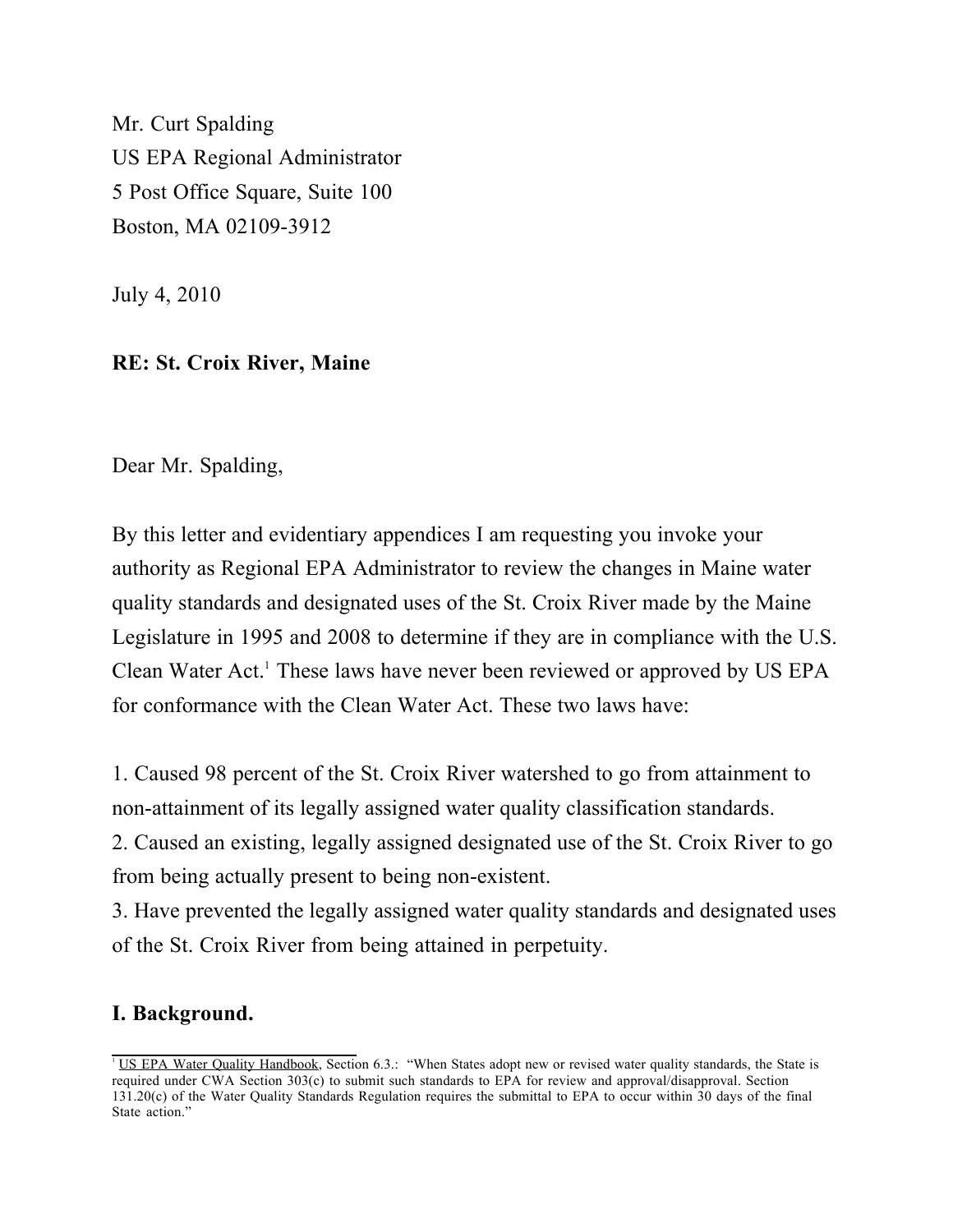The International Joint Commission (2008) states:

**"**Alewife management strategies in the [St. Croix River] watershed historically have been geared toward the design, construction, and maintenance of fishways to allow passage around dams. Prior to 1980, an old fishway at Milltown allowed only limited passage of alewives. In 1981, the completion of a new fishway at Milltown Dam, together with modern fishways constructed in 1964 at Woodland and Grand Falls, greatly improved alewife passage on the St. Croix and resulted in a resurgence of the anadromous alewife population (Flagg 2007). Anglers began to see schools of alewives below the West Grand Lake Dam and in Spednic Lake. Between 1981 and 1987, alewife returns increased from 169,000 to 2,625,000.

"This alewife resurgence coincided with a drastic decline of smallmouth bass in Spednic Lake, and raised concerns that the increased alewife population might be impacting smallmouth bass. As a result of these concerns, alewives were blocked from Spednic in May of 1987 and, as part of an assessment program aimed at developing a long-term alewife management plan, alewives were temporarily blocked at Grand Falls in 1991. In 1995, the State of Maine enacted emergency legislation to close both the Woodland and Grand Falls fishways to migrating alewives. After these closings, the St. Croix alewife population fell from a high of 2.6 million fish in 1987 to a low of only 900 returning adults in 2002.

"The Milltown Dam was not subject to the 1995 legislative action and, beginning in 2002, the Canada Department of Fisheries & Oceans began trucking alewives from the Milltown fishway 16 kilometers (10 miles) upstream to the Woodland Flowage where they were released to spawn. This effort allowed the alewife run to rebound to about 12,000 in 2006 (Flagg 2007).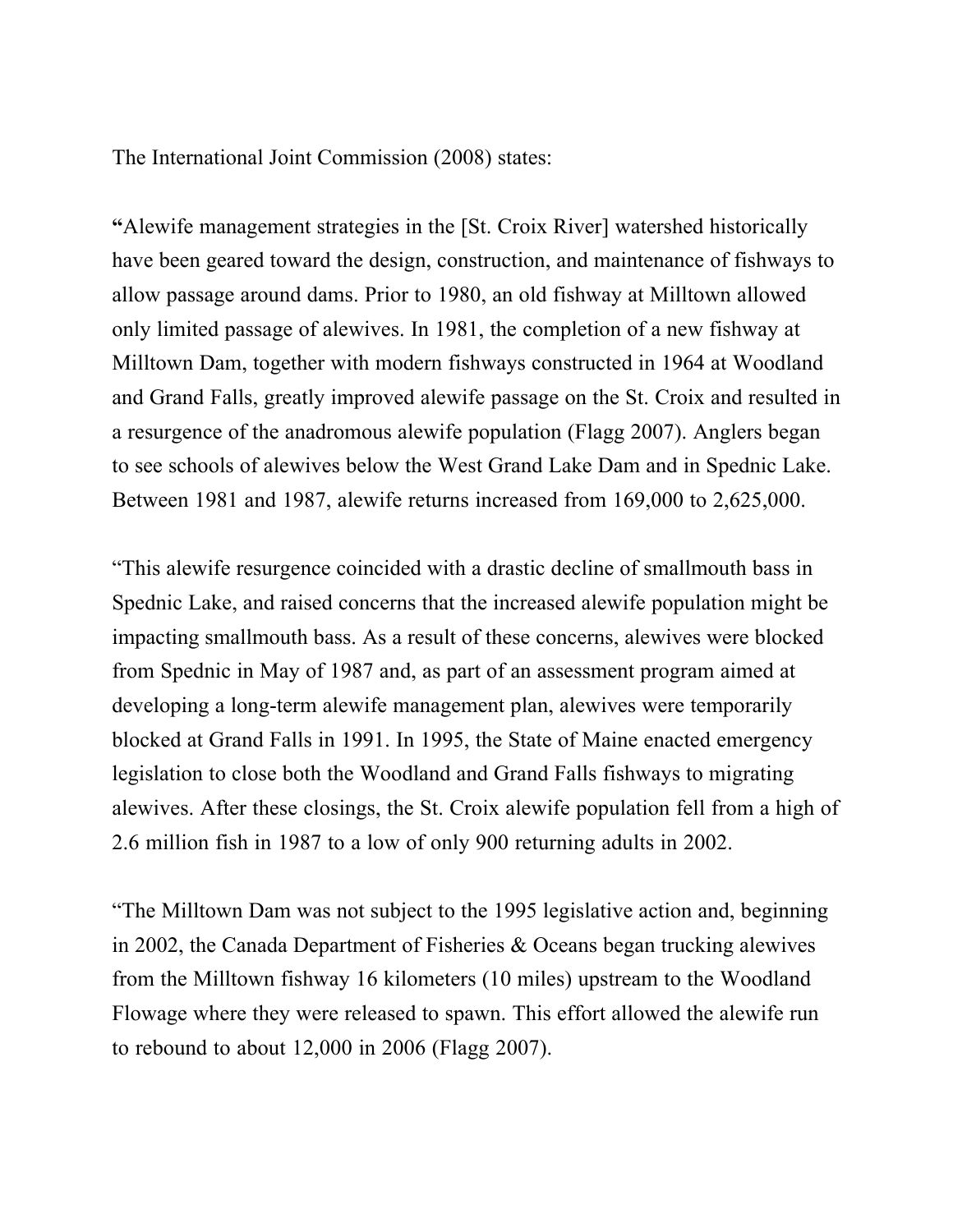In March of 2008, the Maine Legislature's Marine Resources Committee heard testimony on LD 1957, an act to overturn the 1995 state law closing fishways at the Woodland and Grand Falls Dam to anadromous alewives. While the original bill would have provided access to 52% of the spawning habitat available in the 1980s, an amended bill was passed, opening fish passage at the Woodland Dam only and restoring alewives to just over 2% of that habitat."

Prior to 1995, the St. Croix River hosted one of the largest, if not the largest, population of migratory alewives *(Alosa pseudoharengus*) in the United States (IJC 2010).

In 1995, the Maine Legislature passed a law prohibiting the passage of spawning alewives to their critical, native habitat in the St. Croix River above the Woodland Dam near the river's head of tide. 12 MRSA §6134 (1995).

In 2008, the Maine Legislature amended this 1995 law to allow alewife passage at the Woodland Dam but to continue prohibiting alewives from migrating past the Grand Falls dam. 12 MRSA §6134 (2008). This law deprives the few remaining St. Croix River alewives from access to 98 percent of their spawning and nursery habitat in the St. Croix River drainage (IJC 2008, 2010).

The 1995 and 2008 laws have altered the legally assigned water quality standards and designated uses of the entire St. Croix River watershed. These laws direct the Maine Commissioner of Inland Fisheries and Wildlife to ensure that no alewives can reach their spawning and nursery grounds in the vast lakes of the St. Croix River in Maine and Canada. The sole purpose of these laws is to cause the extinction of native alewife in the St. Croix River. These laws do not apply to any other native fish species of the St. Croix River watershed. All native fish species are allowed to use the fishways installed at the Woodland and Grand Falls dams --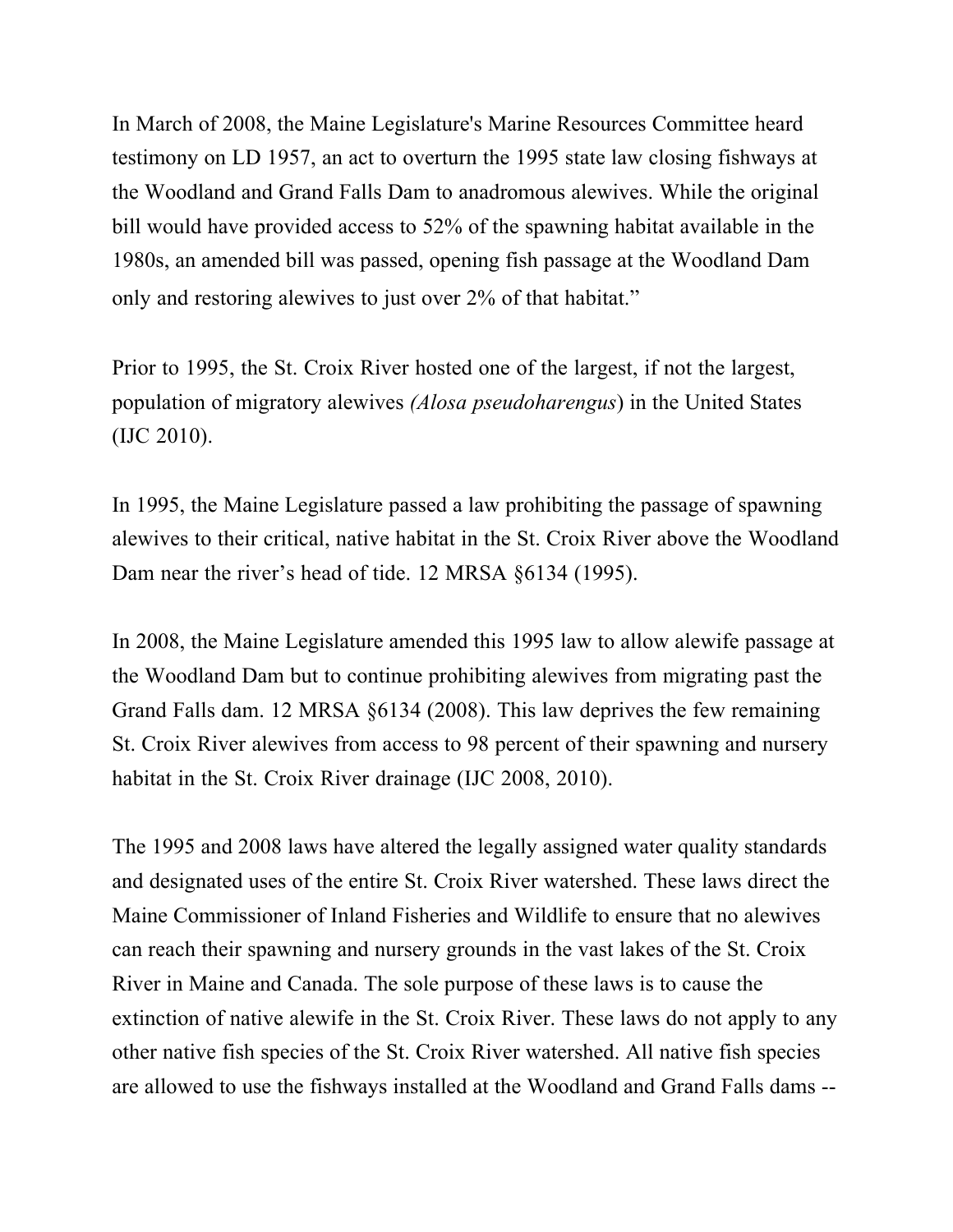except the native alewife.

As best as can be discerned by the legislative record, Maine did not submit these laws to the US EPA for approval under the CWA upon enactment because Maine believed these laws dealt only with "fisheries management issues" and did not constitute material alterations to state water quality standards and legally designated uses of the St. Croix River requiring US EPA approval. The nature, intent and effect of these statutes shows Maine was incorrect in making this judgement. US EPA retains final authority to determine if a state statute qualifies as a change in water quality standards or legally designated uses of a waterbody and if the state is required to submit the statute to US EPA for review and approval. This what I am asking you to do now in your position as US EPA Regional Administrator regarding these two Maine laws which affect the St. Croix River watershed.

# **II. The 1995 and 2008 Maine alewife ban laws altered the legal water quality standards and designated uses of the St. Croix River and its tributaries.**

In 1995 the Maine Legislature passed a law which ordered the Maine Commissioner of Inland Fisheries & Wildlife to prevent native alewives from passing through existing fishways at the Woodland and Grand Falls dams on the St. Croix River. In 2008 the Maine Legislature amended this law to order the Commissioner to prevent native alewives from passing through the fishway at the Grand Falls dam.<sup>2</sup>

While these two laws do not explicitly amend the statutory water quality classifications for the St. Croix River and its tributaries and their legally assigned designated uses, they have directly done so. The IJC (2008, 2010) states these laws

<sup>&</sup>lt;sup>2</sup> Because these two hydroelectric dams were constructed by Congressional approval in 1916 they do not fall under jurisdiction of the Federal Power Act or the Federal Energy Regulatory Commission. Fishways at these dams are operated under the supervision and authority of the Maine Dept. of Inland Fisheries & Wildlife.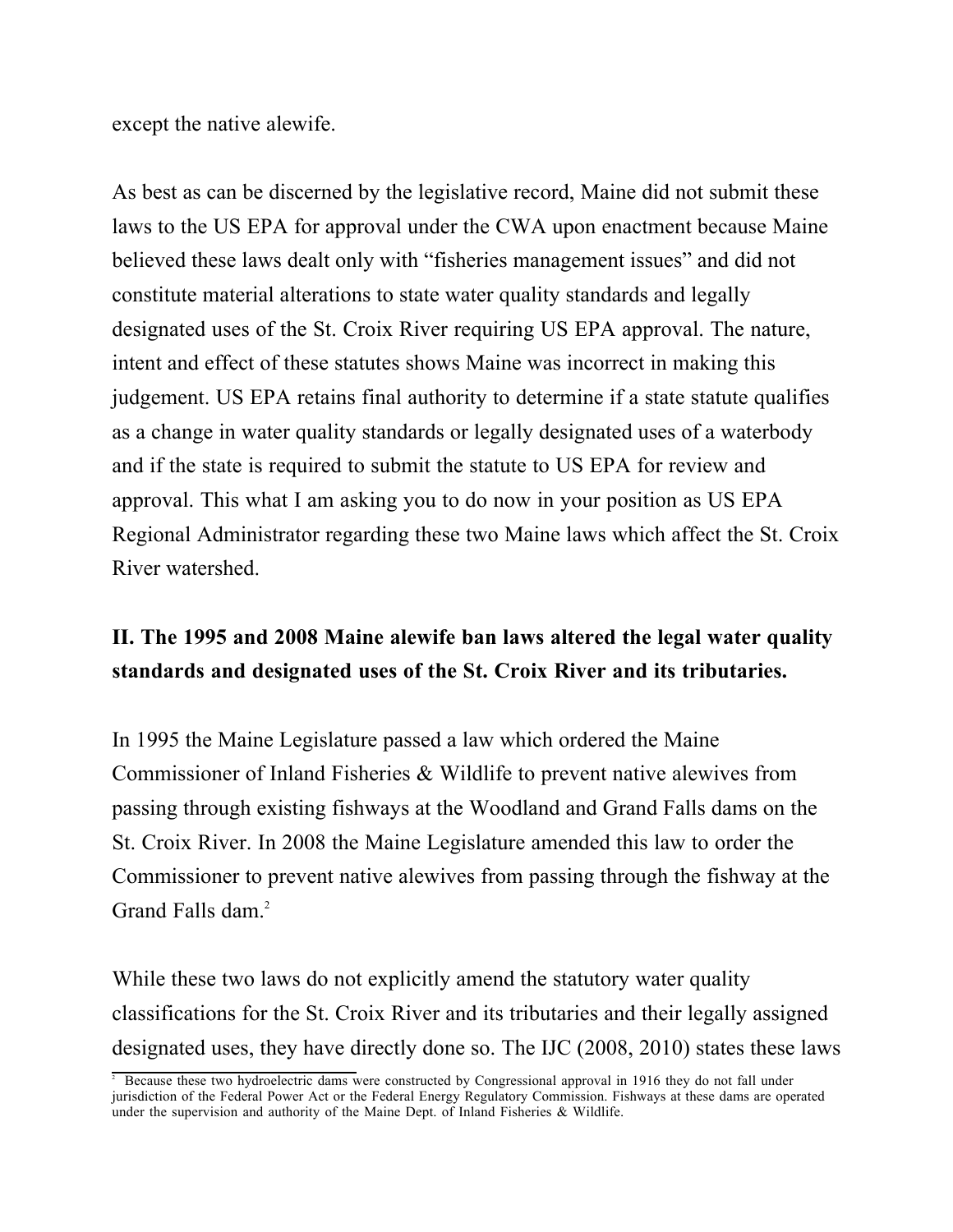directly eliminate access by native alewife to 98 percent of their native habitat in the St. Croix River and have caused the native St. Croix River alewife population to fall from 2.6 million adults in 1987 to 900 adults in 2002.

The sole purpose and intent of these Maine laws was (and is) to cause the extinction of a native fish species, the alewife, from virtually all of its native and occupied habitat in the St. Croix River system. The laws have succeeded in their purpose. Today, only a tiny, remnant population of native alewives exists in the lowermost reaches of the St. Croix River.

The 1995 and 2008 laws rendered null and void the legal water quality standards designated uses established for the St. Croix River which pertain to the native alewife. They have done this by directing the Maine IF&W Commissioner to prevent any alewives from entering the St. Croix via existing fishways at the Woodland and Grand Falls dams. These fishways, located on the Maine side of the St. Croix River, are the only method by which native alewives can migrate from the ocean to their spawning grounds in the St. Croix River watershed above these dams. These laws have caused the St. Croix River above the dams to no longer provide suitable habitat for all indigenous aquatic species, as Maine's water quality classification statutes require.

The Maine DEP and Maine BEP have previously ruled that Maine water quality standards and designated uses for migratory fish species require the use to be actually present in the waterbody. *See* Maine BEP, Findings of Fact and Order Denying Appeal of S.D. Warren Company, Presumpscot River Hydro Relicensing, Sept. 3, 2003:

"Nowhere, as appellant suggests, does the statute state that 'some' of the waters be suitable for the designated uses; that 'some' of the aquatic species indigenous to the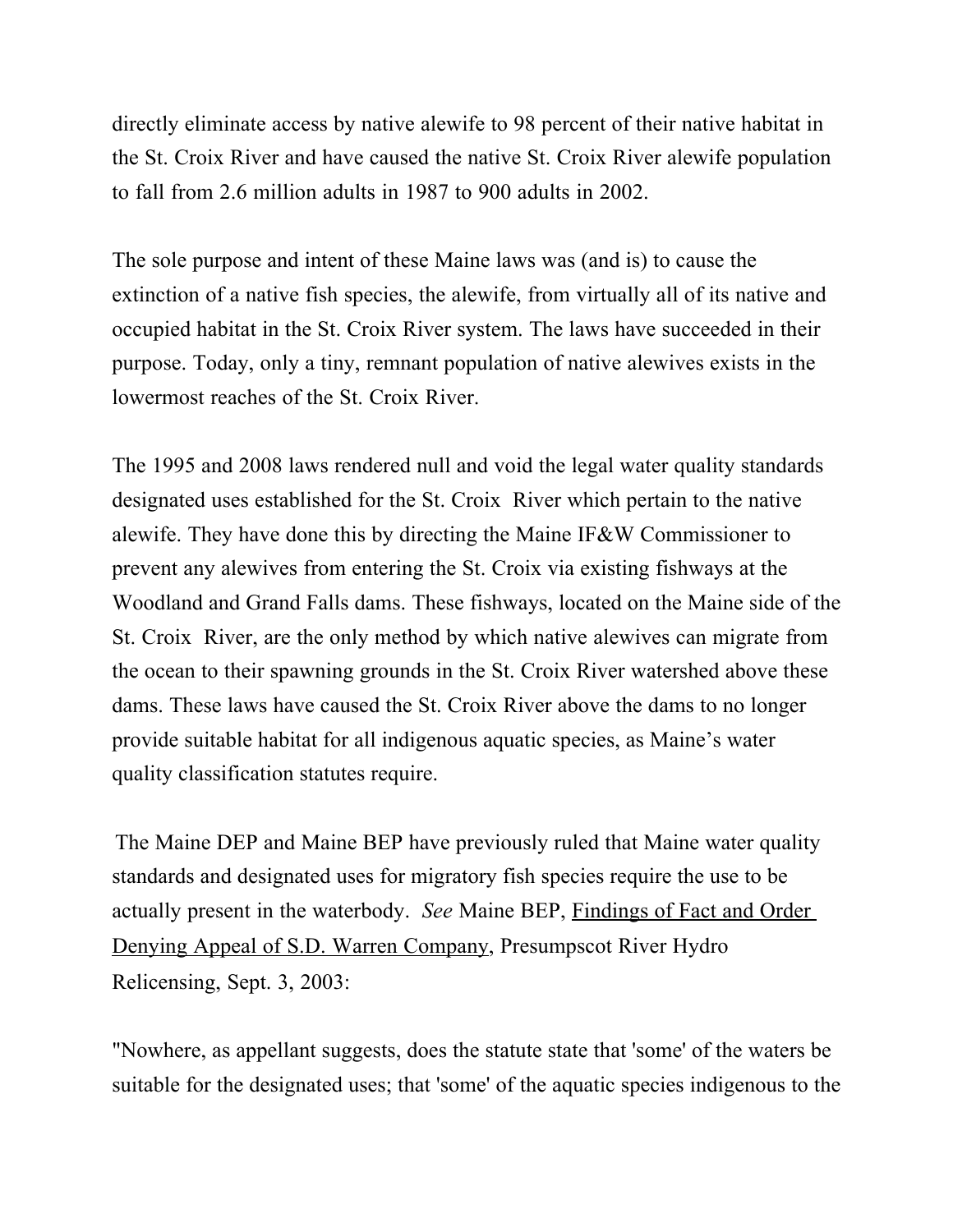waters be supported; or that 'some' of the habitat must be unimpaired or natural. On the contrary the terms 'receiving waters' and 'habitat' are unqualified and the statute specifically states that the water quality must be such to support 'all' indigenous aquatic species ... Appellant's contention that water quality standards are being attained as long as the designated uses of fish, fishing and aquatic habitat are present to any degree in any portion of the river is thus contrary to the language of the statute and to the Legislature's stated objective 'to restore and maintain the chemical, physical and biological integrity of the State's waters.' 38 MRSA Section 464(1)."

The Maine DEP and Maine BEP's interpretation was upheld by the Maine Supreme Court in 2005. See *S.D. Warren v. Maine BEP*, 2005 ME 27 at ¶21:

"Maine's law is settled in this area. In *Bangor Hydro-Electric Co.*, 595 A.2d at 442 n.4, we concluded that narrative criteria at 38 M.R.S.A. §465 (2001 & Supp. 2004), which requires waters "of sufficient quality to support all indigenous fish species," was intended to be an integral part of the water quality standards for the BEP to consider. We also concluded, based upon the specificity of the designated uses at 38 M.R.S.A. §465, that the Legislature's purpose for the language "suitable for the designated uses" was "that the designated uses actually be present." Id. at 442."

The 1995 and 2008 Maine laws directed the Maine IF&W Commissioner to make a legally designated use of the St. Croix River go from being 'actually present' to being non-existent. The Commissioner of Maine IF&W did not unilaterally decide to block alewives from the fishways of these St. Croix River dams in 1995 and 2008. He was ordered to do so by a statute enacted by the Maine Legislature.

Legislatures cannot pass laws which order state agencies to break the law. The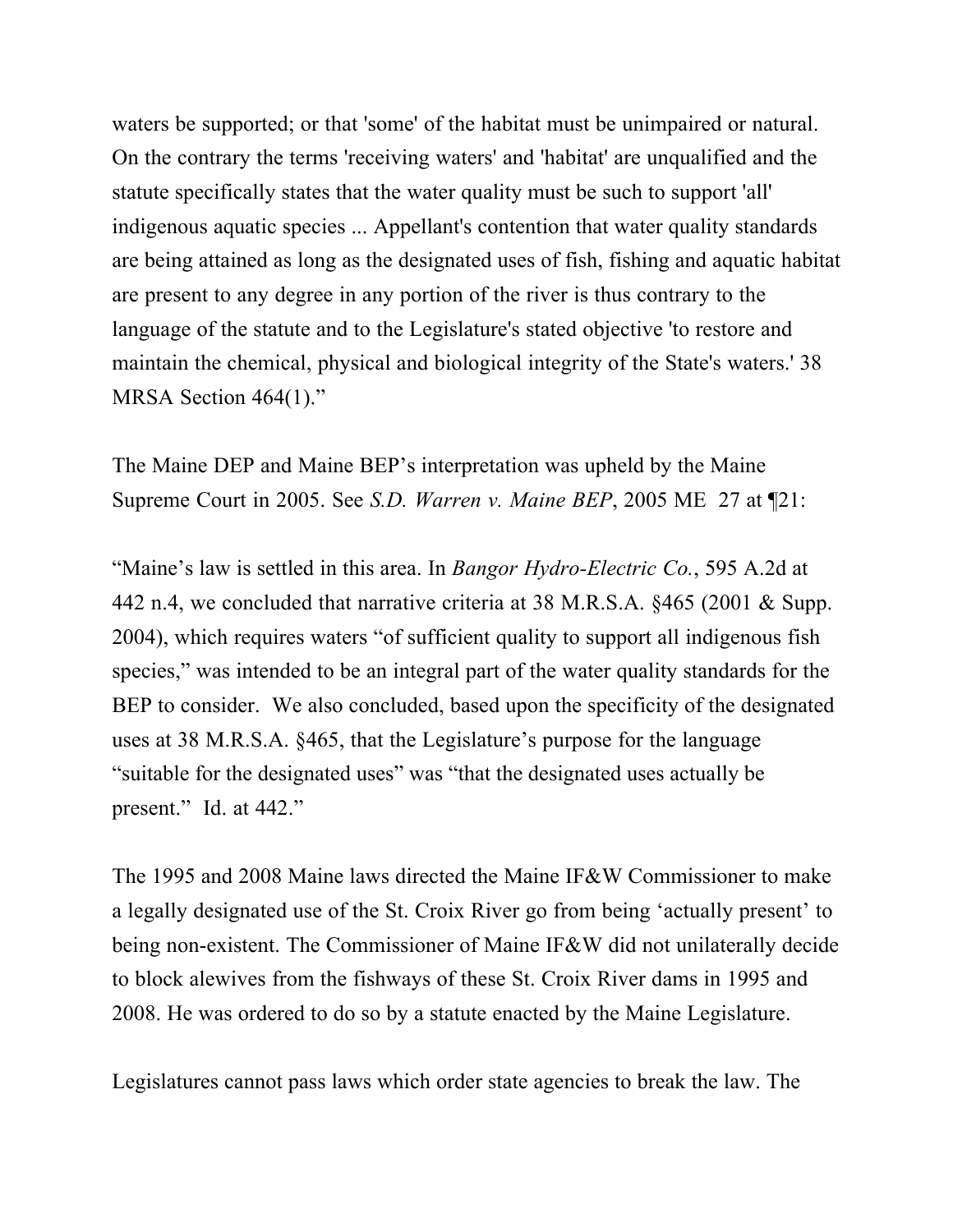Legislature must first amend the underlying law so as to make the activity lawful and then direct the agency to undertake the previously unlawful activity. The text of the 1995 and 2008 statutes shows the Legislature performed the second component, but not the first. The 1995 and 2008 statutes fail to perform the first and essential task of amending the underlying statutory water quality standards and designated uses of the St. Croix so as to allow the Maine Legislature to order the Commissioner of IF&W to break them. This was not done.<sup>3</sup>

Under either scenario, the 1995 and 2008 Maine laws are null and void because they violate the most basic tenets of the U.S. Clean Water Act. In the first scenario, in which the laws are interpreted as the Maine Legislature directing a state agency to violate the CWA, the laws are null and void since the Maine Legislature has no authority to direct anyone to violate the U.S. Clean Water Act.

In the second scenario, wherein these laws are interpreted as amendments of state water quality classification standards and legally designated uses of the St. Croix River, these laws are null and void because the U.S. Clean Water Act requires legislatures to submit any amendments to state water quality standards to US EPA for approval within 30 days of enactment.

Whatever the Maine Legislature's conscious intent may have been when passing these laws in 1995 and 2008, these laws amend the legal water quality standards and designated uses of the St. Croix River. They order the Maine IF&W Commissioner to forcefully extirpate a native fish species from its native habitat so that it will become extinct in that habitat. Maine water quality standards and legal designated uses of the St. Croix require that it be suitable habitat and capable of supporting all indigenous fish species, including the native alewife. The 1995

<sup>&</sup>lt;sup>3</sup> Maine executive agencies are bound to obey all applicable U.S. and Maine laws. Except by directly amending the relevant statute, the Maine Legislature has no authority to direct a state agency to violate any state law. For this reason, the only reasonable inference of legislative intent one can draw from the 1995 and 2008 laws is that the Maine Legislature intended through these laws to amend the existing legal water quality standards and designated uses for the St. Croix River. The Clean Water Act requires such changes to be submitted to US EPA for approval within 30 days of enactment. They were not.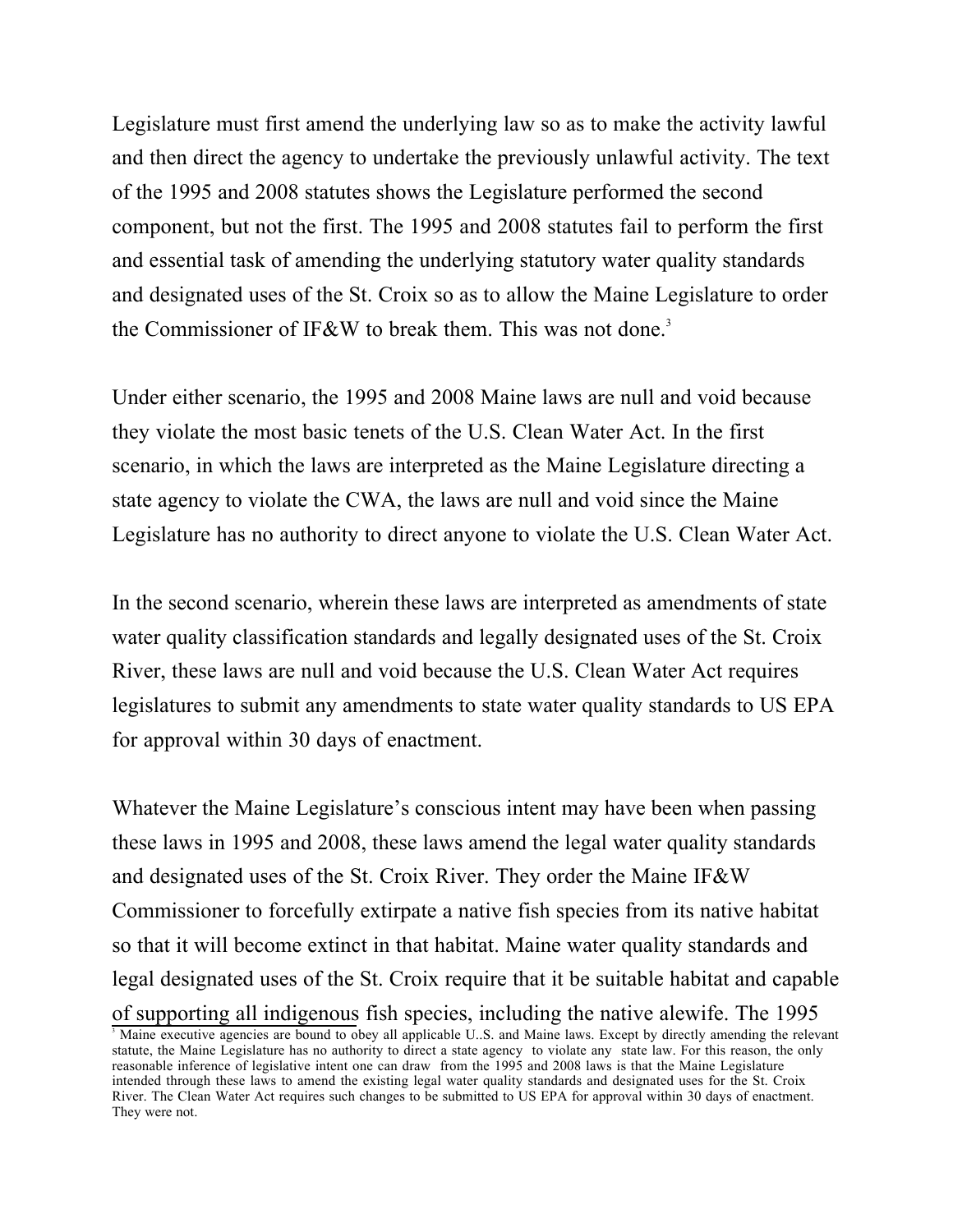and 2008 laws have the sole purpose and effect of preventing these existing legally designated uses and water quality standards from ever being achieved.<sup>4</sup>

# **II. The 1995 and 2008 Maine alewife ban laws are null and void under the U.S. Clean Water Act.**

These laws are null and void because by prohibiting alewife passage in the St. Croix River drainage, the Maine Legislature created a new sub-category of water quality standards and designated uses for the St. Croix River, specifically a subcategory intended to prevent a native fish species, the alewife, from living in its native habitat in the St. Croix River and to extirpate this species from its existing habitat in the St. Croix River.

Under the U.S. Clean Water Act, whenever a state creates a new sub-category of water quality standards and designated uses for a waterbody those changes must be submitted to the U.S. Environmental Protection Agency (US EPA) for review and approval. 40 CFR 131.10 (g)(h). The State of Maine has never submitted the changes made in the 1995 and 2008 laws to the US EPA for approval, as required by the U.S. Clean Water Act, and the US EPA has never approved them, as required by the U.S. Clean Water Act. Under the U.S. Clean Water Act, the changes made by Maine in 1995 and 2008 require a Use Attainability Analysis be conducted. Maine has never conducted such an analysis. For this reason, even if Maine now submitted these legislative changes to the US EPA for approval, the US EPA could not approve them since Maine has never conducted a Use Attainability Analysis for these changes, as required by the U.S. Clean Water Act<sup> $5$ </sup>

<sup>4</sup> In *FPL v. Maine BEP*, 2007 ME 97, the Maine Supreme Court analyzed whether a legislative resolution, or any other nonexplicit amendment of water quality standards enacted by the Maine Legislature could nullify existing standards for a waterbody. The Court ruled that any legislative effort to alter legal water quality standards and designated uses of a waterbody must be submitted to US EPA for approval, regardless of its specific mechanism. No procedural or statutary 'back doors' are permitted.

<sup>&</sup>lt;sup>5</sup> See 40 CFR 131.10 (g) and (h) and discussion at the US EPA Water Quality Handbook, on-line at http://www.epa.gov/waterscience/standards/handbook/chapter02.html#section7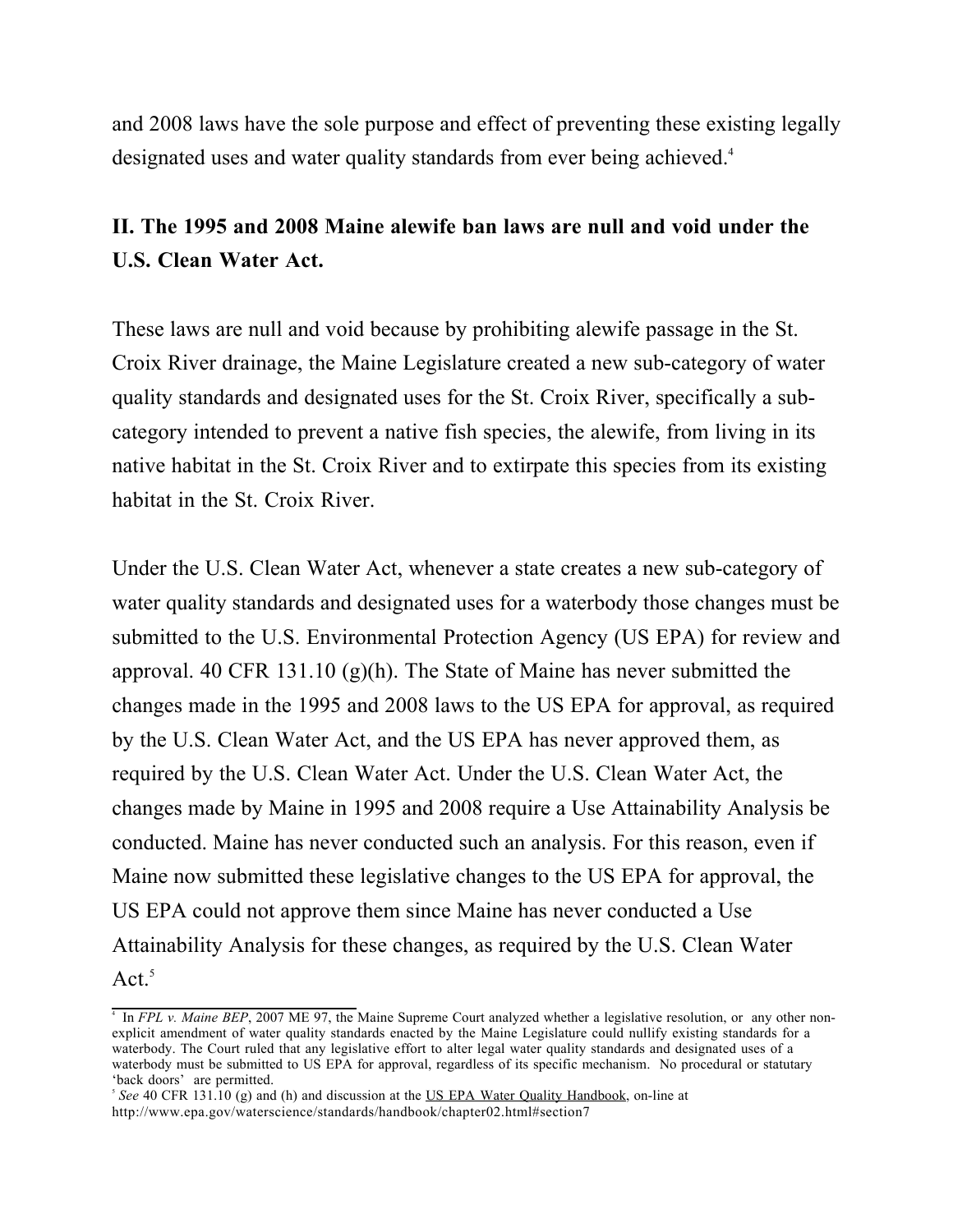Maine's water quality statutes establish a legal classification system for its waters, including those in the St. Croix River drainage lying within the boundaries of the State of Maine.<sup>6</sup> This classification system is required by the U.S. Clean Water Act. The CWA requires Maine to establish narrative and numerical water quality standards for each classification and to assign designated uses for each classification. The CWA further requires Maine to assign each waterbody in the state to one of several classification categories. No waterbodies can be left unassigned to a classification.

Maine law puts natural lakes and ponds into the GPA classification and it puts rivers, brooks and streams into one of four classifications, AA, A, B and C. The natural ponds and lakes of the St. Croix River watershed are assigned to Class GPA; the rivers, streams and brooks of the watershed, including the mainstem of the St. Croix to its head of tide, are assigned variously to the AA, A, B and C classifications. 38 MRSA §467(13).

All of Maine's waterbody classification categories contain a narrative water quality standard which states the waterbody must be of suitable quality to support all aquatic life indigenous to that waterbody. 38 MRSA §465 and 465-A. Indigenous means "supported in a reach of water or known to have been supported according to historical records compiled by State and Federal agencies or published scientific literature." 38 MRSA §466(8). Maine's lowest water quality standard, Class C, requires there shall be no detrimental changes in the resident biological community. 38 MRSA  $\S 465(C)$ .<sup>7</sup> This standard also applies to all Class B, A and AA waters. "Detrimental changes" is defined as "no significant loss of species or

 $6$  The classification standards for waters in the St. Croix drainage are set forth in 38 MRSA §467(13).

<sup>7</sup> See *FPL v. Maine BEP* (2007 ME 97) at 14: "Class C is Maine's minimum EPA-approved water quality standard for hydropower impoundments and, therefore, under federal law, Maine is not permitted to apply a less stringent standard than Class C to a hydropower impoundment unless a UAA [Use Attainability Analysis] has been conducted and EPA approval has been obtained. See 38 M.R.S.A. § 464(9) (Supp. 1992); 38 M.R.S.A. § 465(4)(C); 33 U.S.C.S. § 1313; 40 C.F.R. §§  $131.10(g)$ , (j),  $131.20(c)$ ."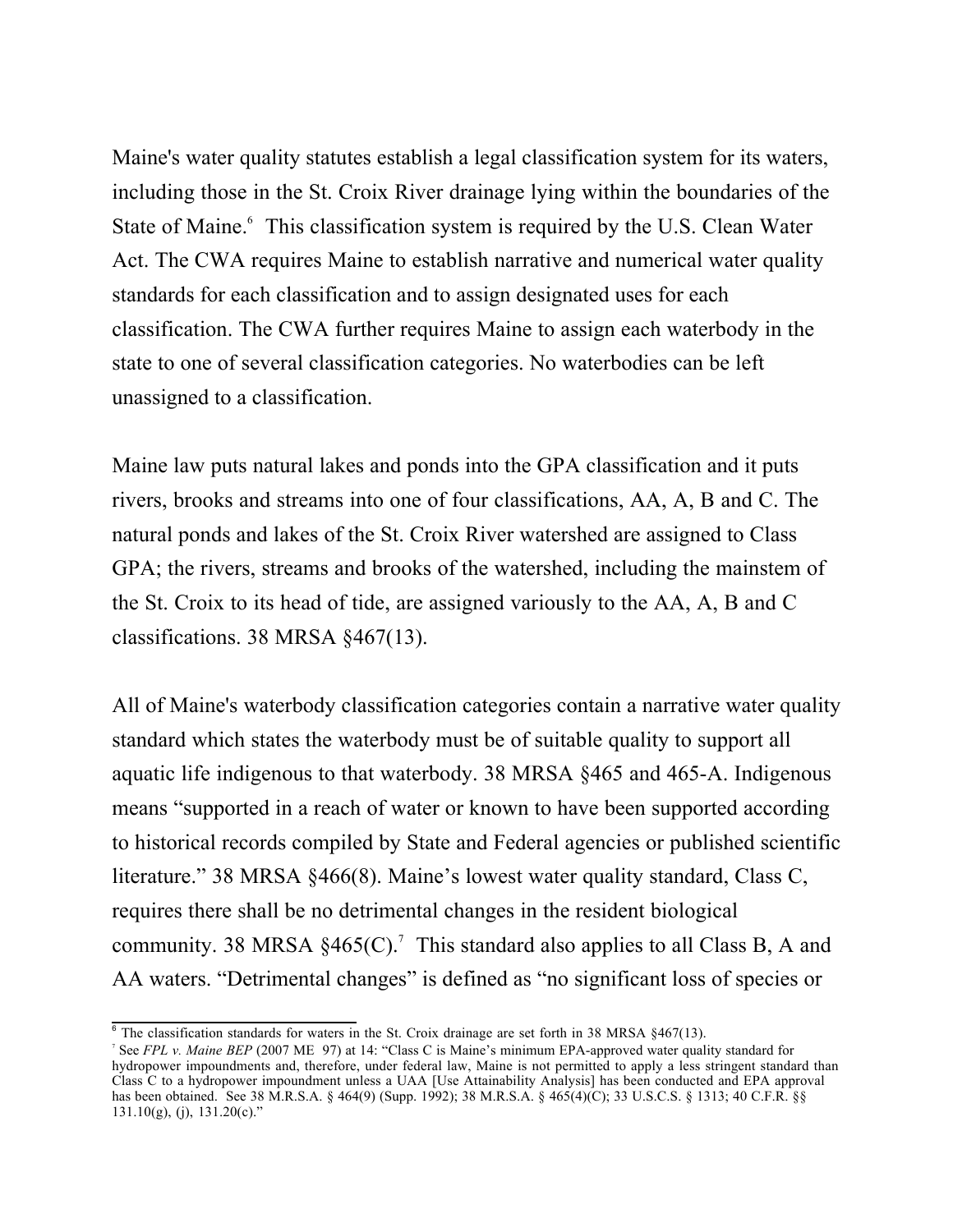excessive dominance by any species or group of species attributable to human activity." 38 MRSA §466(12). The narrative water quality standard for Class GPA waters (ie. natural lakes and ponds) states the habitat must be characterized as natural. 38 MRSA §465-A (1)(A). Natural is defined as "living in, or as if in, a state of nature not measurably affected by human activity." 38 MRSA §466(9).

A large amount of historic, archaeological and scientific evidence shows the native, migratory alewife is an aquatic species indigenous to West Grand Lake, Spednic Lake and the other watershed segments referenced in the Plan. No historic or scientific evidence exists to suggest the contrary.

All of Maine's various water quality classifications include indigenous fish and suitable habitat for them as a designated use. Alewives, as the IJC Plan notes, are indigenous to the St. Croix River drainage above the Woodland and Grand Falls dams. As such, under Maine law their existence in the St. Croix River drainage is a designated use under Maine's water quality standards of classification which must be protected and maintained. If Maine wishes to specifically exclude native alewives as a designated use of the St. Croix River, as it did by statute in 1995 and 2008, the U.S. Clean Water Act requires Maine to conduct a Use Attainability Analysis and submit it and any statutory changes to the US EPA for review and approval. This has never been done.

US EPA rules state: "Once a use has been designated for a particular water body or segment, the water body or water body segment cannot be reclassified for a different use except under specific conditions. If a designated use is an existing use (as defined in 40 CFR 13 1.3) for a particular water body, the existing use cannot be removed unless a use requiring more stringent criteria is added." 40 CFR 131.10 (g) (h). $8$ 

<sup>&</sup>lt;sup>8</sup> See US EPA Water Quality Handbook, Section 2.7.3: "A State may change activities within a specific use category but may not change to a use that requires less stringent criteria, unless the State can demonstrate that the designated use cannot be attained." http://www.epa.gov/waterscience/standards/handbook/chapter02.html#section7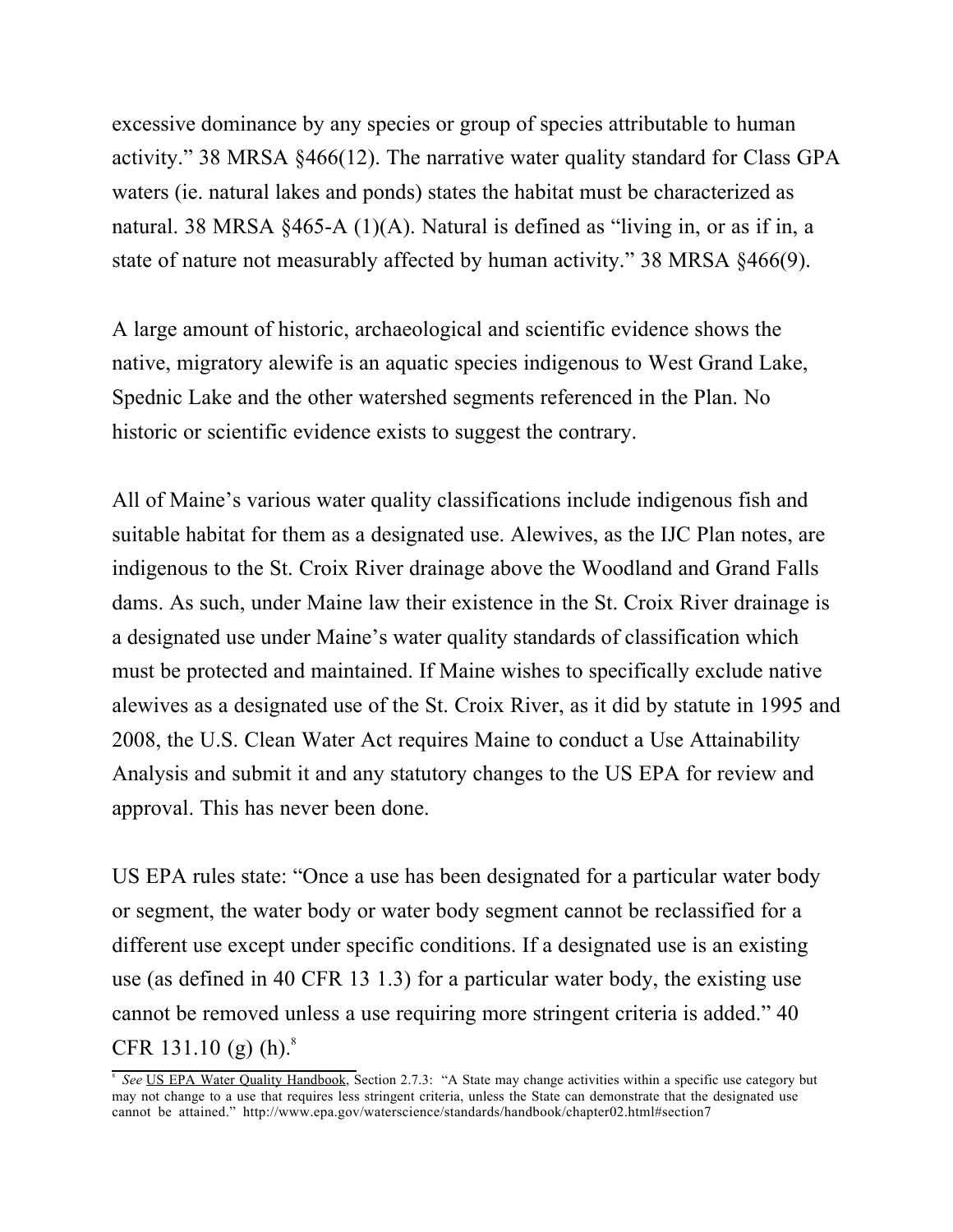US EPA rules state: "When States adopt new or revised water quality standards, the State is required under CWA Section 303(c) to submit such standards to EPA for review and approval/disapproval. Section 131.20(c) of the Water Quality Standards Regulation requires the submittal to EPA to occur within 30 days of the final State action." US EPA Water Quality Handbook, Section 6.2. 40 CFR 131, Subpart C. Because Maine never submitted these changes to US EPA within 30 days of enactment in 1995 or 2007, these changes are illegal under 40 CFR 131(C).

The Maine Supreme Court ruled in 2007:

"Pursuant to the Clean Water Act and its implementing regulations, states are required to designate uses of waterbodies within their borders. 33 U.S.C.S. § 1313 (2001); 40 C.F.R. § 131.10 (2006). Once such designated uses have been established and approved by the EPA, states are permitted to adopt subcategories of use for specific waterbodies, requiring less stringent criteria, provided they conduct a UAA and obtain EPA approval of any subcategory. 40 C.F.R. §§  $131.10(g)$ , (j),  $131.20(c)$  (2006)."<sup>9</sup>

US EPA rules define a Use Attainability Analysis as: 'a structured scientific assessment of the factors affecting the attainment of a use which may include physical, chemical, biological, and economic factors as described in section 131.10(g).' 40 CFR 131.3.

As noted by the Maine Supreme Court, the U.S. Clean Water Act requires Maine to conduct a Use Attainability Analysis if it wishes to create a new sub-category of designates uses of a waterbody if the new designated use would require less stringent water quality criteria and standards than the existing standards.

<sup>9</sup> *FPL v. Maine BEP*, 2007 ME 97 at 13-14.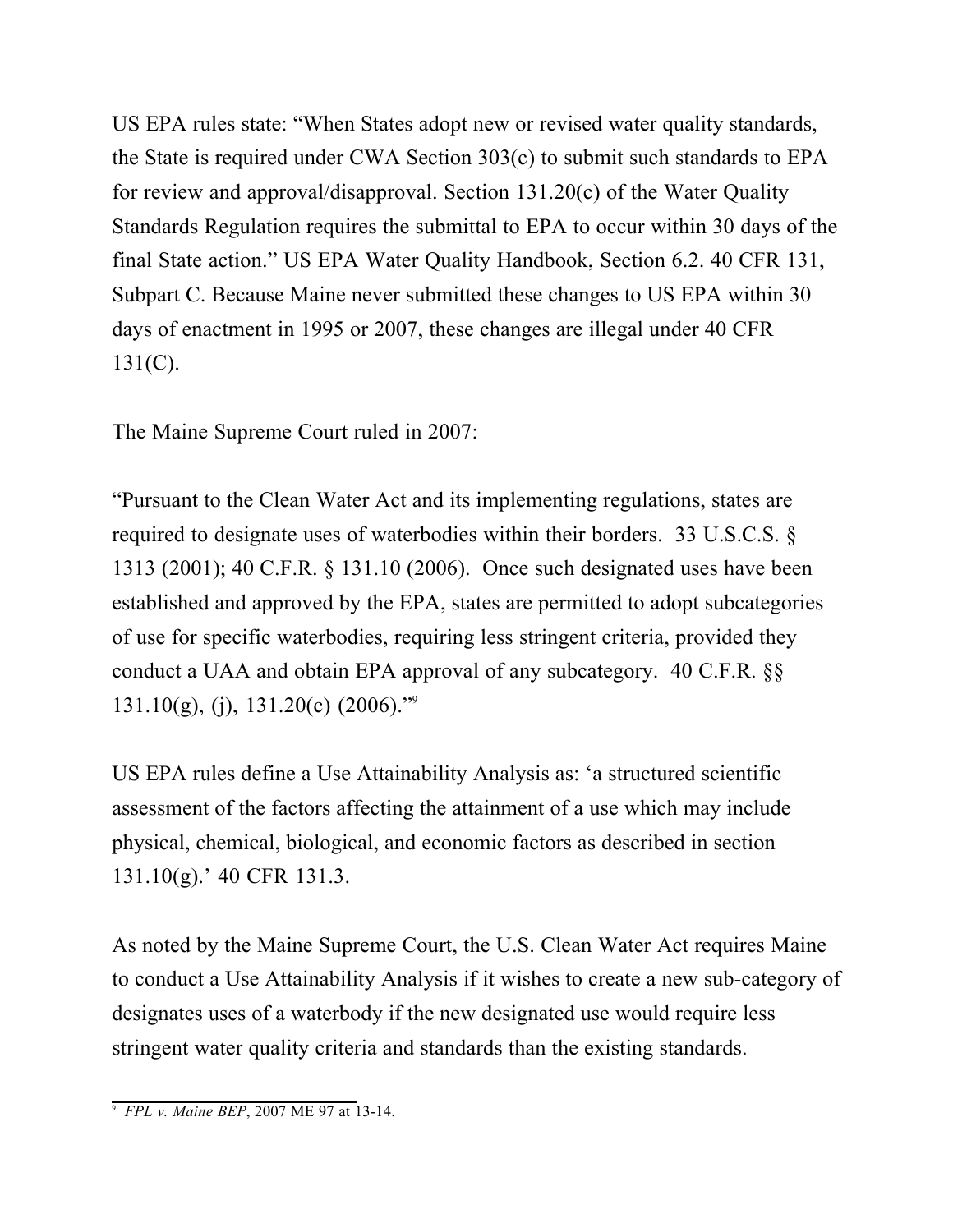Prior to 1995, all of the St. Croix River drainage was required by law to be suitable habitat for all indigenous aquatic species, including the native alewife. The 1995 law created a new sub-category of water quality standards and designated uses for the St. Croix River which, in effect, stated the St. Croix was no longer required to provide suitable habitat for one native species, the alewife.

The 2008 law, which prohibits alewife passage above the Grand Falls dam, has the same effect. Both laws create new sub-categories of water quality standards and designated uses for the St. Croix River that are less stringent than previously existing standards, which required the St. Croix be suitable habitat for native alewives.

Due to the effect and intent of the 1995 and 2008 laws, the U.S. Clean Water Act requires Maine to conduct a Use Attainability Analysis prior to making these changes. Maine has never conducted a Use Attainability Analysis of these changes before or since enacting them by statute in 1995 and 2008. As such these changes are in violation of the U.S. Clean Water Act and are null and void.

# **III. The 1995 and 2007 Maine alewife ban laws on the St. Croix River violate the U.S. and Maine's Anti-Degradation Laws.**

The U.S. Clean Water Act requires all states, including Maine, to include in their state water quality standards and classification system what is called an "antidegradation clause." This clause states that once a waterbody actually meets a certain level of quality, no action can be taken which would cause the waterbody to fail to achieve the level of quality it is presently achieving.

Maine, as required by the U.S. Clean Water Act, has included an anti-degradation clause in its general water quality standards. 38 MRSA §464 (4)(F)(1) *et seq*. This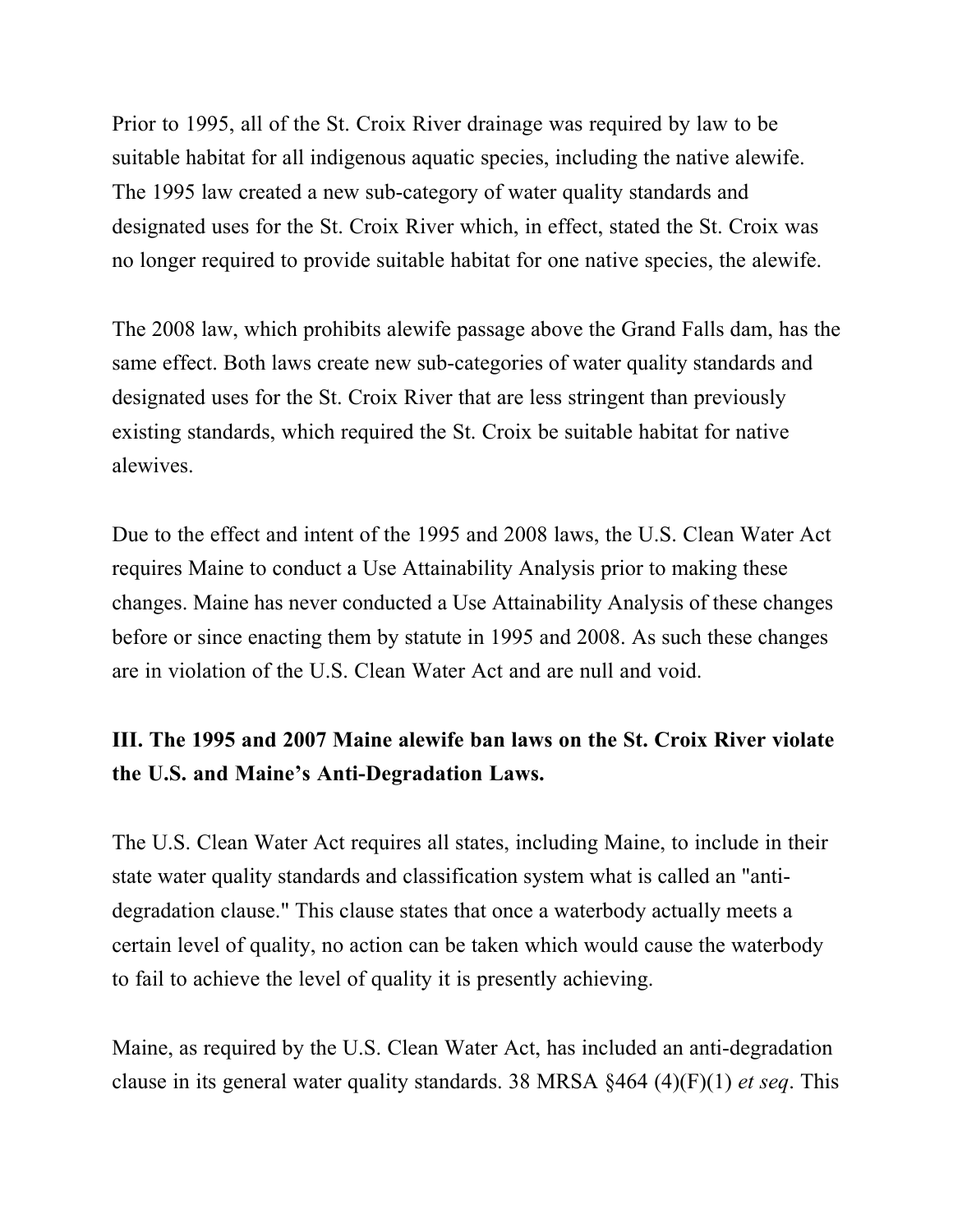statute states in pertinent part:

"The antidegradation policy of the State is governed by the following provisions. (1) Existing in-stream water uses and the level of water quality necessary to protect those existing uses must be maintained and protected. Existing in-stream water uses are those uses which have actually occurred on or after November 28, 1975, in or on a water body whether or not the uses are included in the standard for classification of the particular water body. Determinations of what constitutes an existing in-stream water use on a particular water body must be made on a case-by-case basis by the department."

The IJC Plan (2010) notes that alewives were present in their indigenous habitat in Spednic Lake and other parts of the St. Croix River drainage above the Woodland and Grand Falls dams in large numbers until the mid 1990s and they were present and abundant in these areas after November 28, 1975. This means that the ability of alewives to inhabit those portions of their indigenous habitat in the St. Croix River drainage which they actually occupied after Nov. 28, 1975 is an "existing in-stream water use" under Maine's anti-degradation statute which must be "maintained and protected." 38 MRSA  $§464$  (4)(F)(1).

Maine's anti-degradation law requires the Maine DEP to make a "case by case" decision on what constitutes an "existing in-stream use" of the St. Croix River under Maine law. The Maine DEP has never made or issued such a "case by case" decision regarding alewives in the St. Croix River. Because alewives were living throughout the St. Croix drainage in large numbers after 1975, in the absence of such a Maine DEP "case by case" decision to the contrary, they qualify as an "existing in-stream use" of the St. Croix River under Maine's anti-degradation law, and this use must be maintained and protected. The 1995 and 2008 Maine alewife ban laws directly violate Maine's anti-degradation law because they had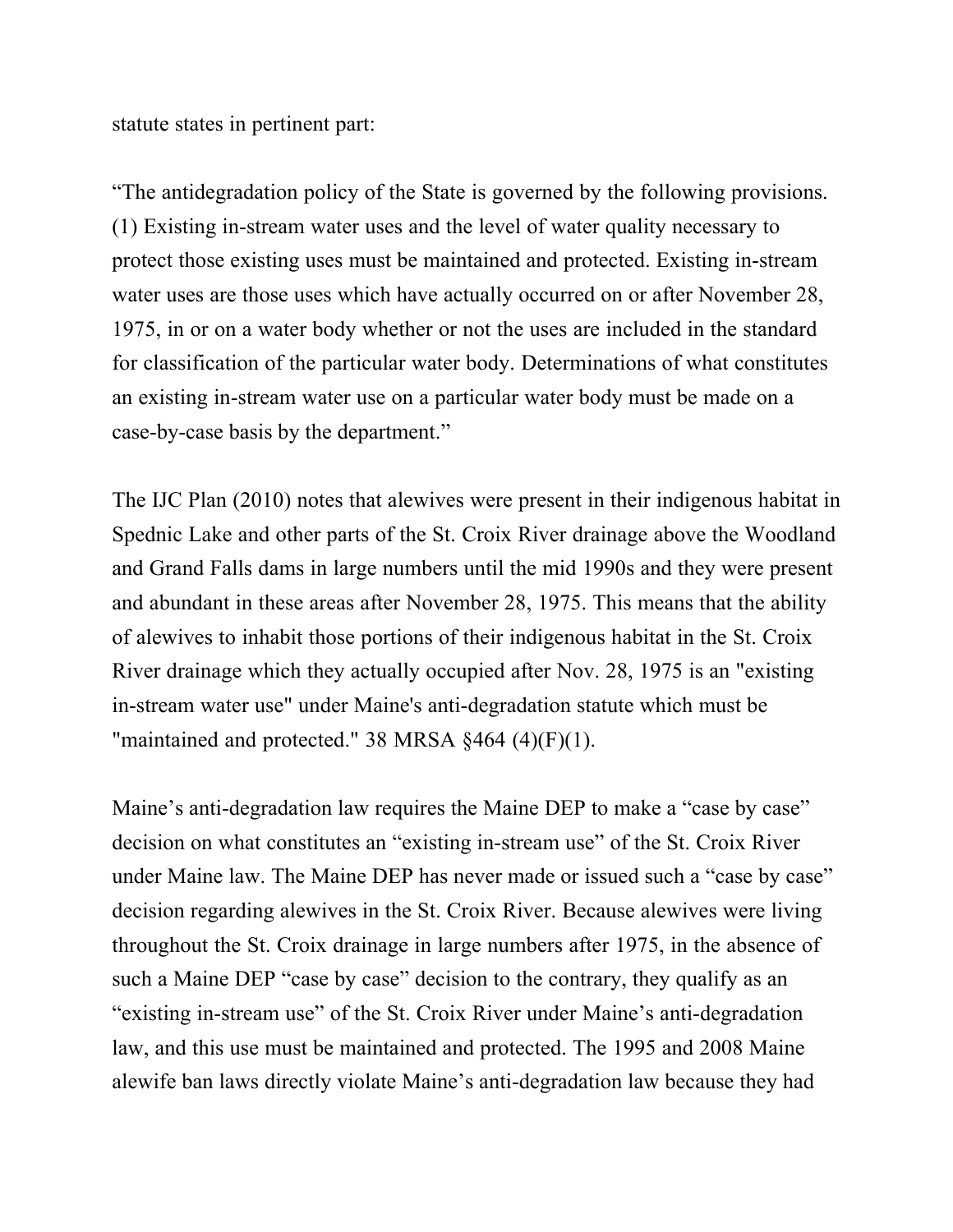the intent and effect of eliminating an existing in-stream use of the St. Croix River by native alewives by preventing the alewives from physically gaining access to the river and living in it, as they did between 1995 and 1975. This was not an inadvertent or unplanned effect of the laws: it was their sole intent.

The U.S. Clean Water Act requires all states, including Maine, to include an antidegradation clause in their state water quality statutes. 40 CFR 131.12. Maine's existing anti-degradation clause was reviewed and approved by US EPA when it was last amended in 1991. The 1995 and 2008 alewife ban laws clearly violate Maine's anti-degradation statute, as last amended in 1991, because they eliminate an existing in-stream use of the St. Croix River by native alewives. Furthermore, Maine's anti-degradation statute requires the Maine DEP to conduct a "case by case" analysis when determining what is, and what is not, an existing in-stream use. The Maine DEP has never made such a "case by case" decision regarding native alewives in the St. Croix in regards to the 1995 and 2008 alewife ban laws.

US EPA regulations state, regarding anti-degradation laws: "An 'existing use' can be established by demonstrating that: fishing, swimming, or other uses have actually occurred since November 28, 1975; *or* that the water quality is suitable to allow the use to be attained--unless there: are physical problems, such as substrate or flow, that prevent the use from being attained." 40 CFR 131.12(a)(1).

In the case of native alewives, it is well proven that between 1975 and 1995 there were millions of alewives inhabiting the St. Croix River watershed annually. There is no question native alewives are an "existing in-stream use" of the St. Croix River as defined by the U.S. Clean Water Act.

The US EPA Water Quality Handbook states: "Section 131.12(a)(l) provides the absolute floor of water quality in all waters of the United States. This paragraph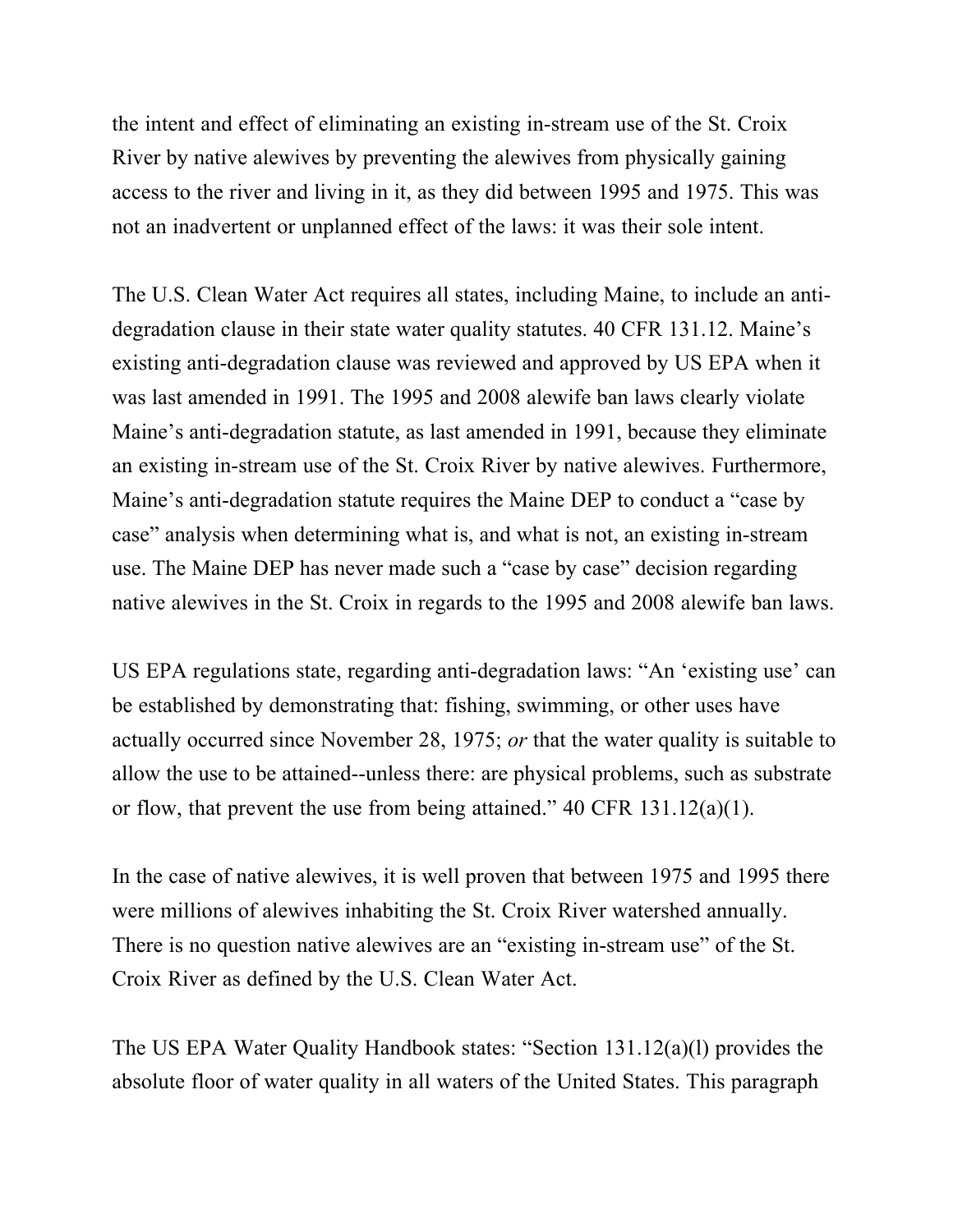applies a minimum level of protection to all waters .... If a planned activity will foreseeably lower water quality to the extent that it no longer is sufficient to protect and maintain the existing uses in that water body, such an activity is inconsistent with EPA's antidegradation policy, which requires that existing uses are to be maintained. In such a circumstance, the planned activity must be avoided or adequate mitigation or preventive measures must be taken to ensure that the existing uses and the water quality to protect them will be maintained."

The US EPA Water Quality Handbook at Section 4.4.2 states: "No activity is allowable under the antidegradation policy which would partially or completely eliminate any existing use whether or not that use is designated in a State's water quality standards ... Water quality should be such that it results in no mortality and no significant growth or reproductive impairment of resident species. Any lowering of water quality below this full level of protection is not allowed."<sup>10</sup>

The 1995 and 2008 St. Croix alewife ban laws violate 38 MRSA  $§464 (4)(F)(1)$ *et seq.* by failing to "maintain and protect" the existing in-stream use by native alewives of their indigenous, accessible habitat in the St. Croix River drainage, a use which actually occurred for many years on and after Nov. 28, 1975. These laws were designed to make alewives extinct in the St. Croix River, in violation of 38 MRSA  $§464$  (4)(F)(1). It is hard to reconcile "drive to extinction" with "maintain and protect."

**IV. The Maine Legislature has no authority to order the Maine Commissioner of Marine Resources and the Commissioner of Inland Fisheries & Wildlife to violate the U.S. Clean Water Act on the St. Croix River.**

<sup>&</sup>lt;sup>10</sup> See US EPA Water Quality Handbook, Section 4.4.2, on-line at:

http://www.epa.gov/waterscience/standards/handbook/chapter04.html#section4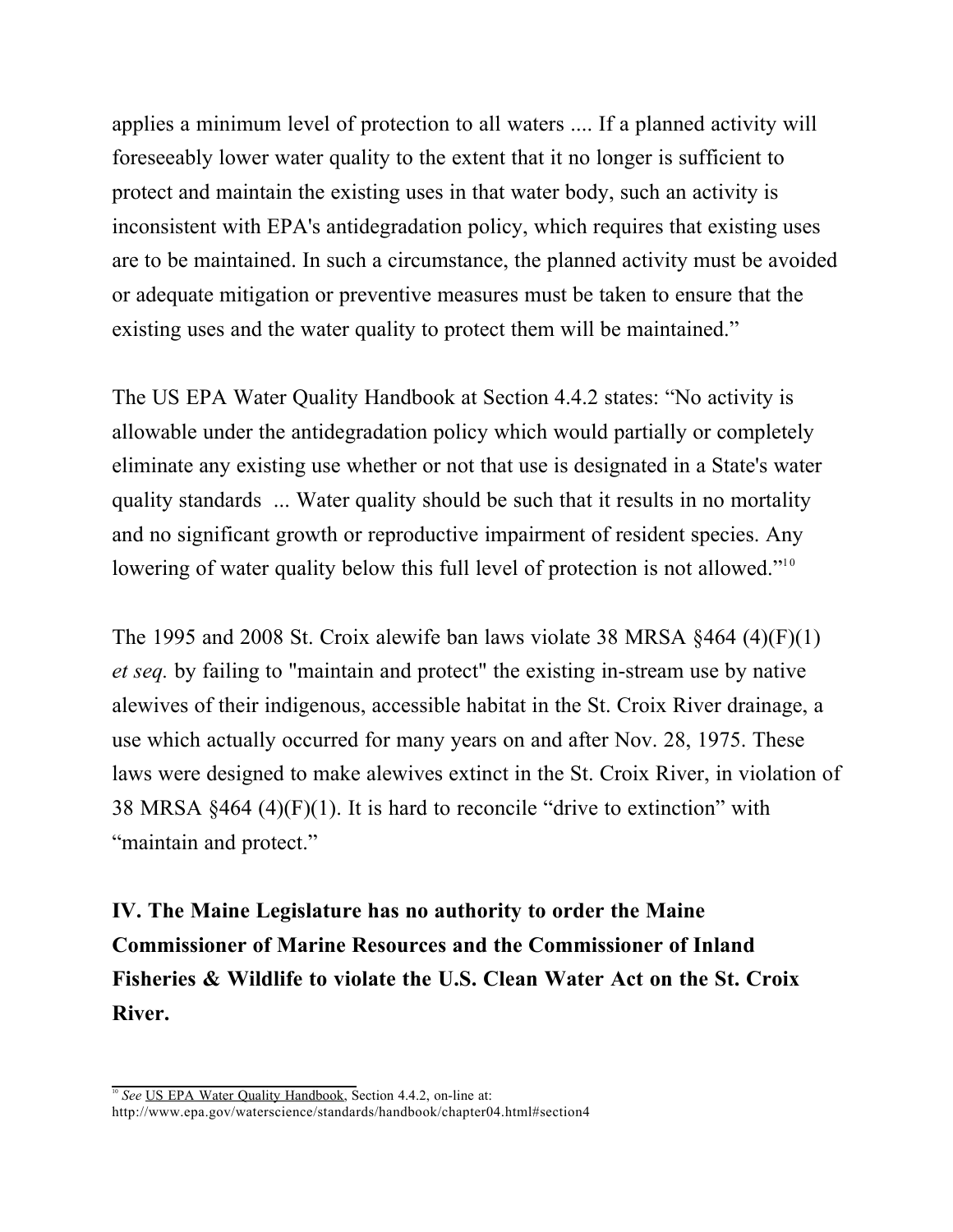Section 2 of Maine's 2008 alewive ban states: "**2. Grand Falls Dam.** The commissioner and the Commissioner of Inland Fisheries and Wildlife shall ensure that the fishway on the Grand Falls Dam is configured or operated in a manner that prevents the passage of alewives." 12 MRSA §6134(2). The Maine DMR and IF&W Commissioners have no legal authority to extirpate alewives from the St. Croix River by barring their passage at the Grand Falls dam, any more than the Commissioners have legal authority to dump rotenone into alewife spawning areas in the St. Croix River for the purpose of extirpating native alewives. The Maine Legislature has no authority to enact a law ordering an executive branch commissioner to directly violate the U.S. Clean Water Act. Yet, this is the sole purpose and effect of 12 MRSA §6134 as enacted on April 9, 2008.

#### **V. Conclusion**

The 1995 and 2008 State of Maine St. Croix River alewife ban laws have caused alewives to become extinct from 98 percent of their native habitat in the St. Croix River watershed; today, only a tiny remnant alewife population remains in the St. Croix. (IJC 2010). By law, the Maine Legislature was required to submit these 1995 and 2008 legislative changes to the US EPA for review within 30 days of enactment. Because Maine failed to do so, these laws are null and void. US EPA must now vacate them pursuant to its non-discretionary duties under the U.S. Clean Water Act.

Thank you for your time.

Sincerely,